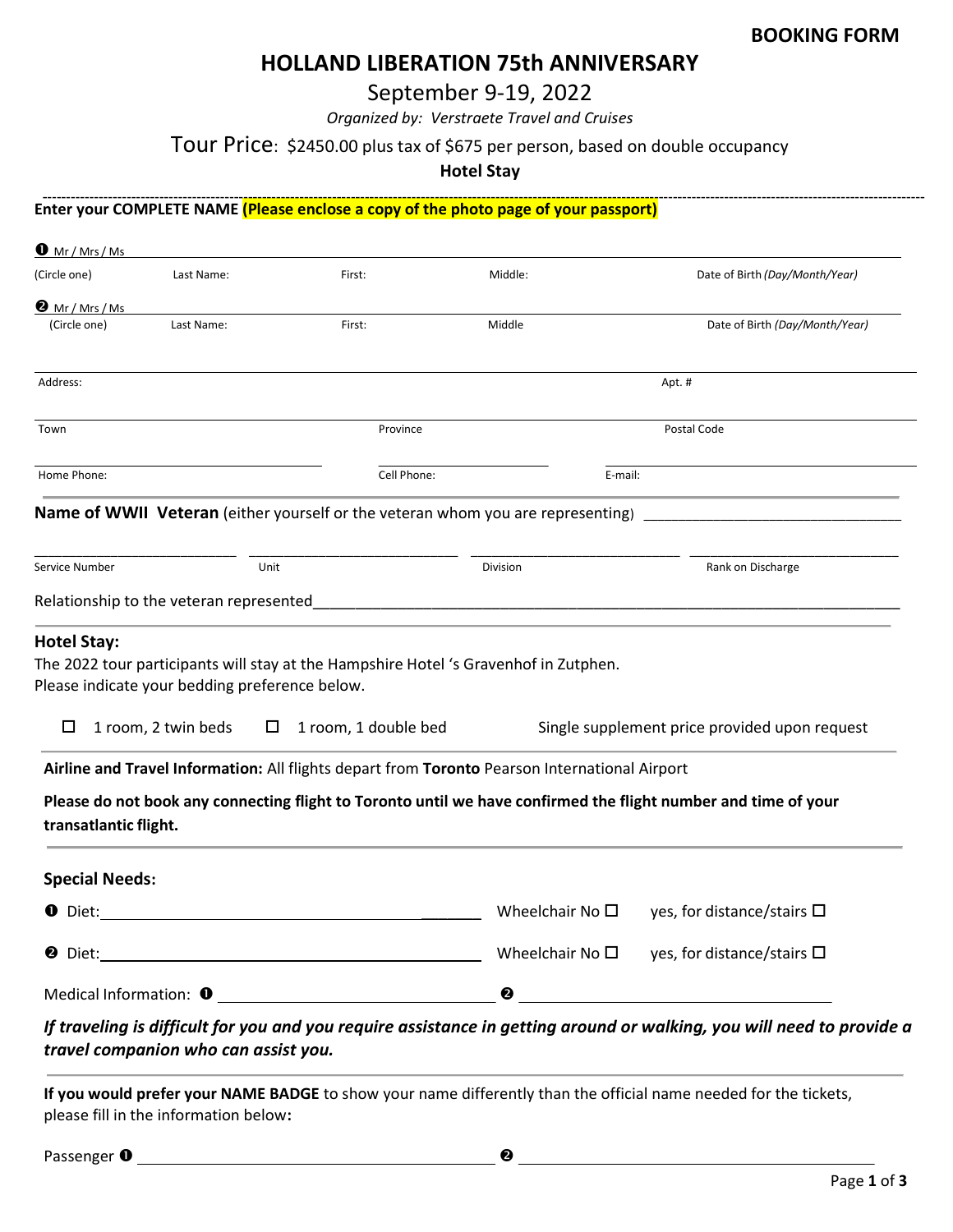#### Emergency Contact in Canada:

| Last Name: | First:   | Relationship |            |
|------------|----------|--------------|------------|
| Town       | Province | Home Phone   | Bus. Phone |

### INSURANCE: Provided by Allianz Insurance

To protect yourself and your trip investment for trip cancellation and emergency hospital-medical emergencies, we strongly recommend that you purchase either the all-inclusive package plan or trip cancellation & interruption package plan for this trip.

All-Inclusive Package Plan - includes Out of Country Emergency Medical, Travel Cancellation and Trip Interruption, Travel Accident, Baggage and Personal effects.

Trip Cancellation & Interruption Package Plan (TCIPP) - same as above except there is NO Out of Country Emergency Medical Insurance.

Choose *either* the All-Inclusive Package Plan or Trip Cancellation & Interruption Package Plan (TCIPP) Insurance. Policy booklets and more information can be viewed by following the links on the website: **Allianz Insurance Information** 

|                       | <b>11 Days: September 9-19, 2022</b> |                                       |
|-----------------------|--------------------------------------|---------------------------------------|
| Age at time of travel | All-Inclusive Plan                   | Trip Cancellation & Interruption Plan |
| $0 - 59$              | 272                                  | 239                                   |
| $60 - 64$             | 315                                  | 278                                   |
| $65 - 69$             | 375                                  | 311                                   |
| 70 - 74               | 392                                  | 324                                   |
| $75 - 79$             | call for quote                       | 420                                   |
| $80 - 85$             | call for quote                       | 820                                   |

#### All prices are exclusive of PST (no GST is charged on insurance premiums)

You may also choose to add "Cancel for Any Reason" (CFAR) coverage for an additional 25% surcharge. This must be purchased at time of deposit. For more information, please refer to the TCIPP policy booklet on page 3 or the All-Inclusive Package Plan policy booklet on page 7.

You have 10 days after purchase to review the policy and request a full refund.

If you have other travel insurance, please make sure that you have sufficient coverage.

Verstraete Travel can only sell insurance to residents of Ontario. Residents of all other provinces must contact Allianz directly at 1-800-491-0851 and refer to agency code A251.

If you choose NOT to purchase the offered insurance, YOU MUST sign and date the waiver below.

I, the undersigned, have refused the purchase of Travel Insurance offered by Verstraete Travel and Cruises and therefore, I acknowledge and accept that any expenses incurred, while not covered by a travel insurance policy, will be my own financial responsibility. Because I have refused to purchase the insurance, Allianz and Verstraete Travel have no responsibility for these possible expenses.

Signature Date

The insurance premium is non-refundable, as soon as payment has been received

If you have any travel insurance through your credit card company or elsewhere, please make sure that you have sufficient coverage.

**Allianz** (ii)

**Global Assistance**